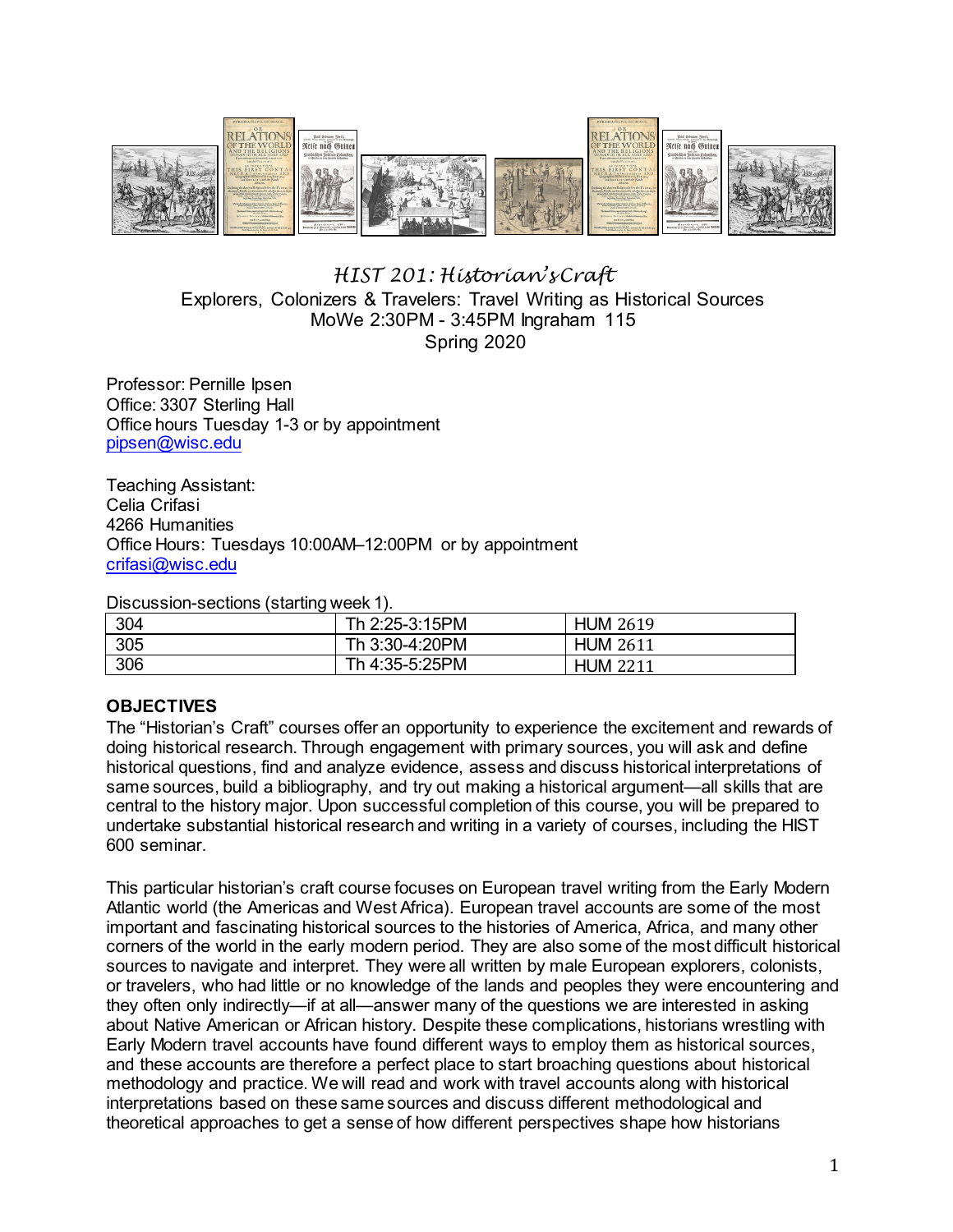interpret and use primary sources. Instruction consists of lecture as well as small and large group discussion.

## **LEARNING OUTCOMES**

As other Comm-B courses this course involves substantial instruction in the four modes of literacy (that is, speaking, reading, writing, and listening) and focuses on developing the following skills:

- Asking questions. Developing historical questions through engagement with different kinds of sources and posing questions to prompt productive group discussion.
- Finding sources. Learning the logic of footnotes, bibliographies, libraries, and archives, and consulting them to identify and locate source materials. Taking advantage of the range of library resources including interlibrary loan.
- Evaluating sources. Determining the perspective, credibility, and utility of source materials. Distinguishing between primary and secondary material for a particular topic. Identifying the perspective or authorial stance of a source. Summarizing an argument presented in a text. Distinguishing between the content of a source and its meaning in relation to a particular question.
- Developing and presenting an argument. Using sources appropriately to create, modify, and support tentative conclusions and new questions.
- Making an argument. Identifying the parts of an argument and how to support it convincingly.
- Communicating ideas and research findings effectively through formal and informal written and oral presentations.

## **CREDIT HOURS**

This 4-credit course meets as a group for 4 hours per week (according to UW-Madison's credit hour policy, each lecture counts as 1.5 hours and each discussion counts as an hour). The course also carries the expectation that you will spend an average of at least 2 hours outside of class for every hour in the classroom. In other words, in addition to class time, plan to allot an average of at least 8 hours per week for reading, researching, writing, preparing for discussions, doing peer review, and/or preparing for your oral presentation.

# **READINGS**

All required readings are in a course packet available at the Social Science Copy Center. Sewell Hall, Room 6120, 1180 Observatory Drive. Ph. 262-5396. [copycenter@ls.wisc.edu](mailto:copycenter@ls.wisc.edu) Hours: 7:45 A.M. to 11:45 A.M. 12:30 P.M. to 4:00 P.M.

(See further description of work and requirements below schedule)

# **Schedule**

Week 1 (We 1/22) Introduction to the course and syllabus (Incl. opening lecture & questions) **Sections start this week!**

Week 2 Travel writing as historical sources

*Readings*: Rampolla. *A Pocket Guide*, 1-21 + Mancall. *Travel Narratives*, 3-18.

**Readings should be done before lecture on Mondays!**

- o Mo 1/27 Early Modern European travel writing as historical sources
- o We 1/29 The European expansion in the Atlantic world, 1500-1850

Week 3 Finding and assessing sources

*Reading:* Ames. *The Globe Encompassed*, 1-19 + 60-78 + 132-143.

Visit to Memorial Library (incl. library exercise)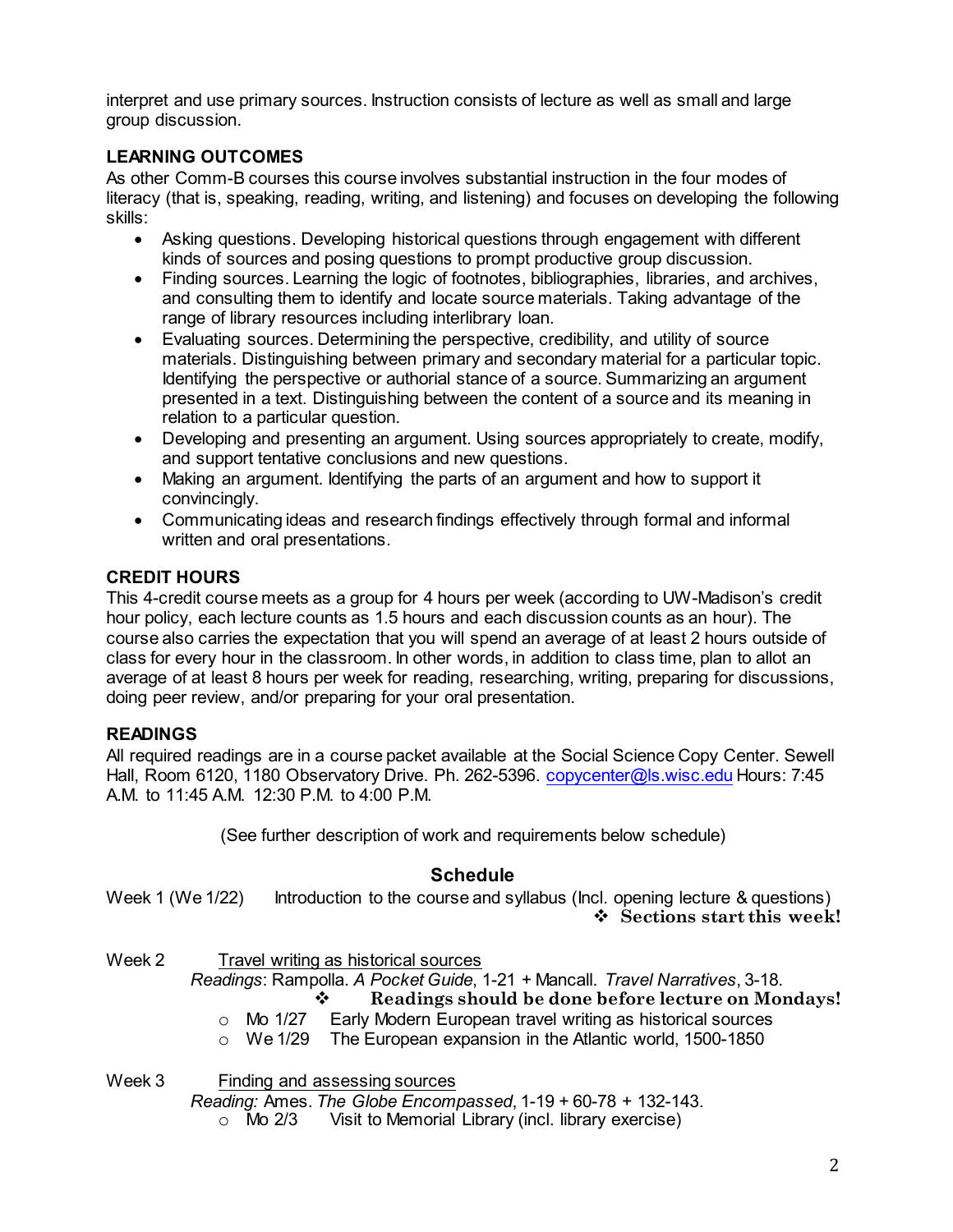- **Library exercise due on Canvas Tuesday at 7PM**
- o We 2/5 Assessing a source. Making an annotated bibliography
- *1st historical example: The Spanish Conquest of America, 1492-1530*
- Week 4 Historical context

*Reading*: Weber. *The Spanish Frontier* (1994), 1-59.

- o Mo 2/10 The Spanish Conquest of America
- o We 2/12 Travel accounts from "New Spain": What histories do they tell?
- Week 5 Reading primary sources

*Reading*: Cabeza de Vaca. *Relación* (1542).

- o Mo 2/17 Understanding a source
- o We 2/19 Contextualizing a source
	- **Annotated bibliography due on Canvas Thursday at 11PM!**
- Week 6 Interpreting primary sources

*Readings:* Goodman. "Mercantilism" (2005) + Taylor. "Cabeza de Vaca" (2008)

- o Mo 2/24 Historical perspectives
- o We 2/26 Making a historical argument
- *2nd historical example: The English colonization of Virginia, 1607-1630*
- Week 7 Historical context

*Reading*: Rountree. *John Smith's Chesapeake Voyages, 1607-1609* (2007).

- o Mo 3/2 Virginia Algonquin Society<br>○ We 3/4 English colonization of Virg
- **English colonization of Virginia**
- Week 8 Finding primary sources  $\circ$  Mo 3/9 Visit to the Historical Society (Incl. library exercise) **Library exercise due on Canvas Tuesday at 7PM**
	- o We 3/11 Sources to Pocahontas' history
- Week 9 SPRING BREAK

Week 10 Reading primary sources *Reading:* Ralphe Hamor. *A True Discourse Of The Present Estate of Virginia* (1615) o Mo 3/23 What can we know?

- o We 3/25 Building a history from travel accounts
- Week 10 Interpreting primary sources

*Readings:* Brown. "The Anglo-Indian" (1996) + Ickes. *The Sartorial* (2015)

- $\circ$  Mo 3/30 The many histories about Pocahontas<br> $\circ$  We 4/1 Making a historical argument
- Making a historical argument
- *3rd historical example: The Atlantic Slave Trade, 18th century*
- Week 11 Historical context

*Reading:* Lindsay. *Captives as Commodities* (2008), 1-83.

- $\circ$  Mo 4/6 The Atlantic Slave Trade<br> $\circ$  We 4/8 The Atlantic Slave Trade
- The Atlantic Slave Trade II

o **Drafts due on Canvas Tuesday at 11PM!**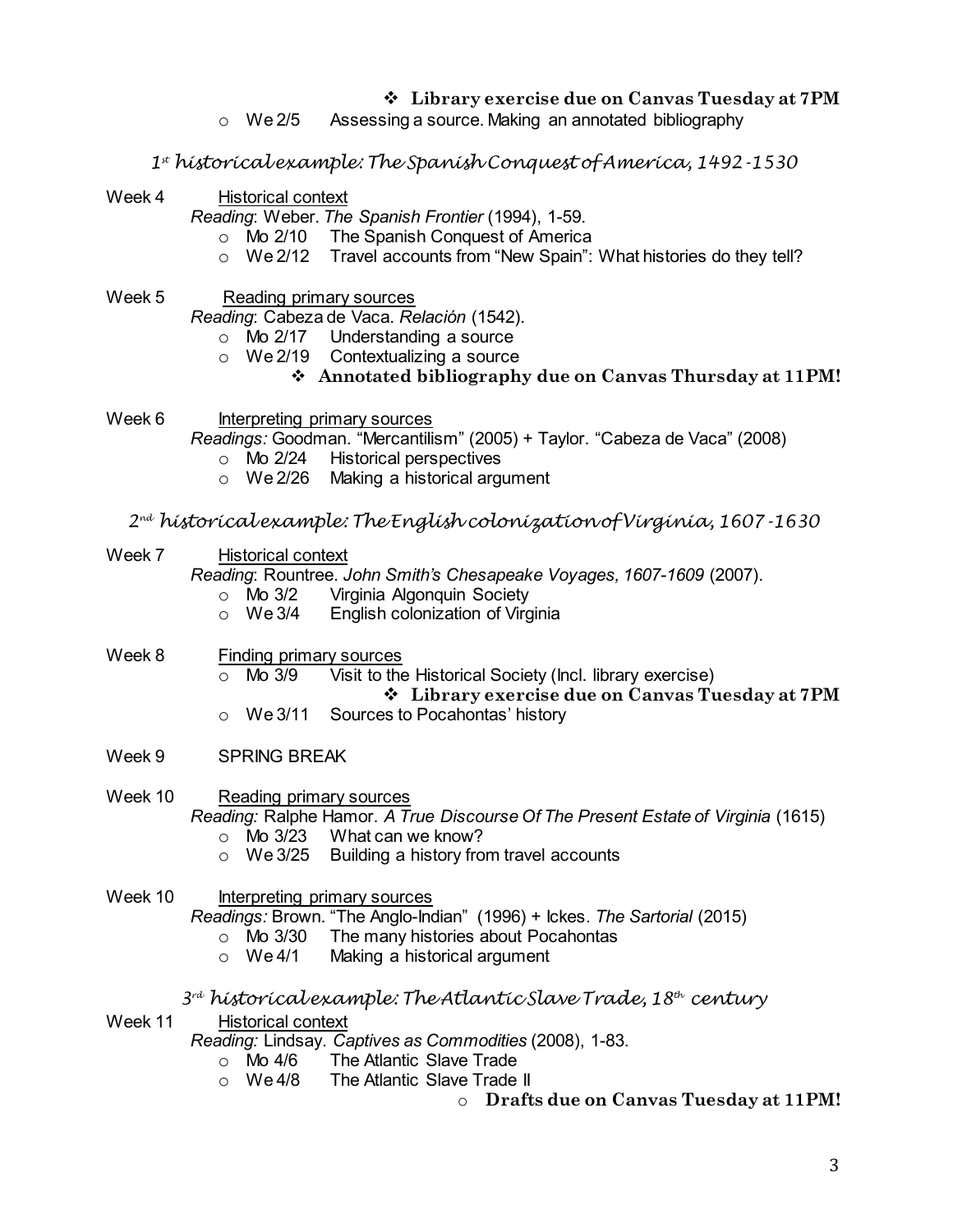Week 12 Finding primary sources

 $\circ$  Mo 4/13 Visit to the special collections at Memorial Library (incl. exercise) **Library exercise due on Canvas Tuesday at 7PM!**

|  | ○ We 4/15 Equiano. The Interesting Narrative (1789) |
|--|-----------------------------------------------------|
|  | • Peer reviews due in sections on Thursday!         |

Week 13 Reading primary sources *Reading:* Equiano. *The Interesting Narrative* (1789) o Mo 11/20 Understanding a source

- o We 11/22 Understanding a source
- Week 14 Interpreting sources

*Readings:* Caretta. *Equiano* (2005) + Sweet "Mistaken Identities?" (2009)

- $\circ$  Mo 4/27 Historical questions<br> $\circ$  We 4/29 Last class, final pape
	- Last class, final paper questions, cake and evaluation

**Final papers due Monday May 4 at 7PM on Canvas!**

### WORK & COURSE POLICIES IN LECTURE

Class rosters are provided to the instructor with the student's legal name. I will gladly honor your request to address you by an alternate name or gender pronoun. Please advise me of this preference early in the semester so that I may make appropriate changes to my records.

Oral presentations (in lecture and section):

In line with other Comm-B courses you will make two brief oral presentations (5 minutes) – one in section and one in lecture – discussing a topic of your choice relating to class. Topic has to be approved by your TA or me ahead of time. More about presentations to follow.

Participation: Attendance and participation is mandatory. If you do not feel comfortable speaking in class, please let me know so we can work together on ways to make it easier for you or other ways you can contribute. You may miss class twice without it directly affecting your grade (save your absences for illness or emergency).

Religious holidays: Absences due to religious holidays are excused. However, you must inform me at least two weeks in advance if you are missing a seminar meeting for religious reasons.

### Policy on late responses:

Library assignments turned in late will be penalized by 5%—and an additional 5% for each 24 hours that they are late after that. No responses will be accepted more than one week after the due date.

| Grade breakdown                       |      |
|---------------------------------------|------|
| Annotated bibliography                | 10%  |
| Draft of paper                        | 10%  |
| Peer review                           | 10%  |
| Final paper (improvements from draft) | 15%  |
| <b>Total for paper and related</b>    | 45 % |
| Library exercises, each 5 %           | 15 % |
| Brief oral presentations, each 5 %    | 10%  |
|                                       |      |